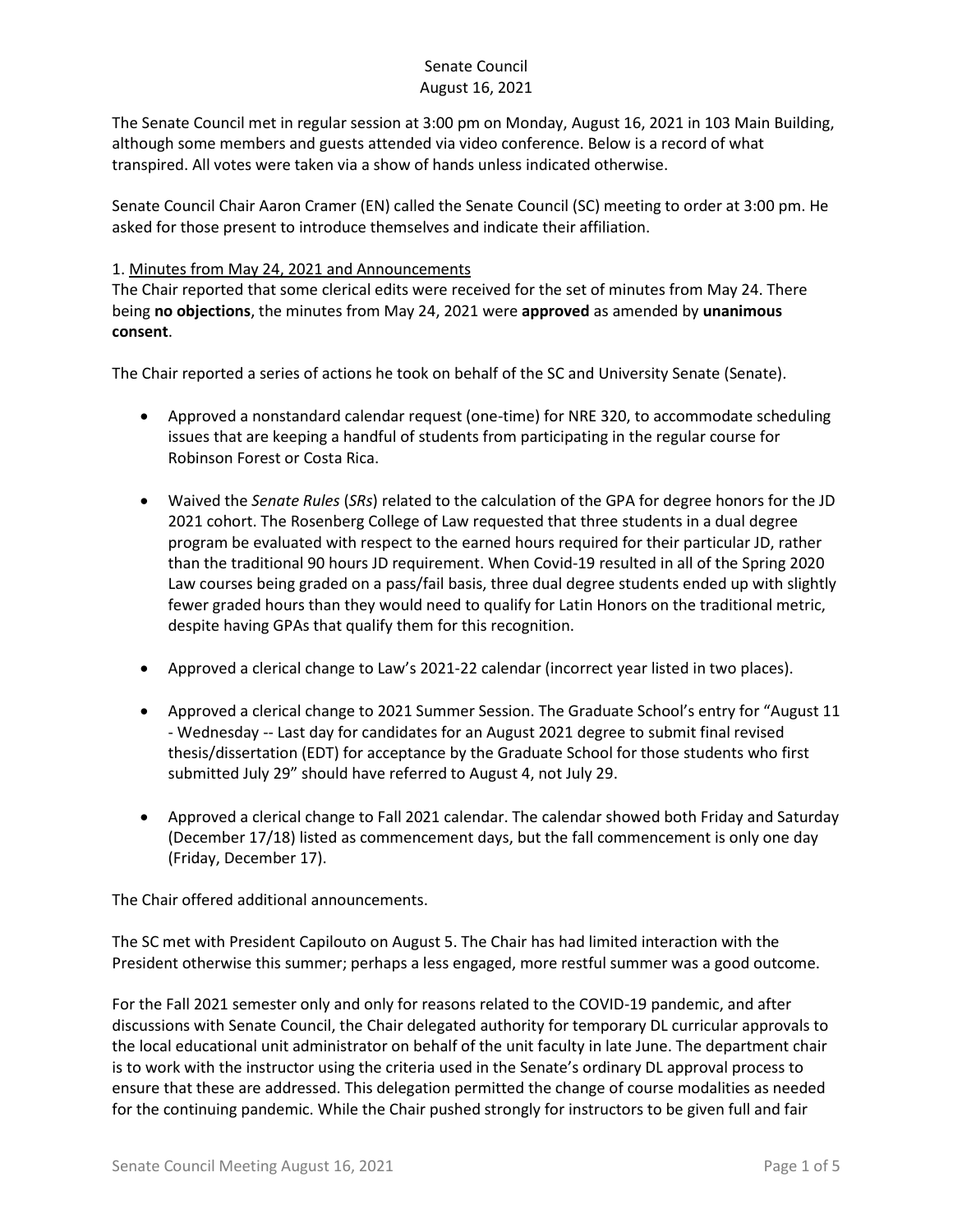consideration, the Office of the Provost has stated that "Changing the modality of a course that already has students enrolled will not be permitted, except in rare, exceptional cases." While it has been stated that instructors are being given full and fair consideration, it is true that few faculty seem to know that this process exists. There were also reports of the ADA office (Office of Institutional Equity and Equal Opportunity) asking for teacher-course evaluations (TCE) as part of the process of making decisions about whether an instructor's disability is to be accommodated. The Chair raised this issue with the Provost's office, and TCE scores will no longer be used in this way by the ADA office. In the newsletter this week, the Chair intends to clarify the Senate's position and ensure that instructors understand where the responsibility lies when modality concerns are not addressed.

The Chair sent forward nominees for five strategic planning committees (Students First - Jennifer Osterhage, Taking Care of Our People - Allison Wright, Inspiring Ingenuity - Kathy Swan, Greater Trust, Transparency and Accountability - Eric Blalock, and Many People, One Community - Kevin Pearson). The Chair intends for these representatives to join the SC meeting next week to discuss the committees' work and to discuss the work with SC.

The Chair was asked for nominees to serve on a search committee for a new senior associate provost. The Chair sent forward two nominations (himself and one other) and the other individual was selected.

The Chair has been working with Provost DiPaola on how to ensure that the Chair, SC, and Senate are appropriately involved in decision-making, not just informed, or in some cases informed after the fact. In meetings with the Provost, the Chair continued to reiterate to the Provost that courses such as UK 101 that do not currently live in academic units or have any meaningful faculty oversight represent an accreditation risk. Regarding the SACSCOC QEP, there have not been any updates from the Provost's office. The QEP is supposed to arise from ongoing, comprehensive planning and evaluation processes and have the broad-based support of institutional constituencies. There was a listening tour in spring although the present silence does not bode well for broad-based support. The Chair received a notice over the summer that access to student records, including transcripts, would be terminated starting in September. Any access would be granted based on having completed FERPA training and having a need to access the transcript. The Chair has inquired who would make the determination whether faculty members had a need to access this information and has explained that faculty regularly conduct many activities on the advising/mentoring spectrum as part of their duties. He has yet to hear an answer that ensures that faculty will have the access required to perform their duties.

When the cyber intrusion in the College of Education was reported a couple of weeks ago (approximately 350,000 records compromised), the information technology resources in the college were moved to central Information Technology Services. This move continues a trend of centralizing control of important support resources and decoupling these resources from the academic units to whom they must be accountable to support the teaching, research, and service mission of the institution.

The Chair asked SC members if there were any questions about the announcements. Katie Cardarelli (senior associate provost for faculty affairs and professional development) explained the process by which faculty may request to teach an in-person course online. She explained that the Equal Opportunity Office will no longer review teacher-course evaluations but will instead interact with the department chair. Multiple SC members expressed concern about senior administration's new requirement that a faculty member to justify their need to access a transcript, noting that faculty advise many students in many ways, and have always had the freedom to review the transcript of any student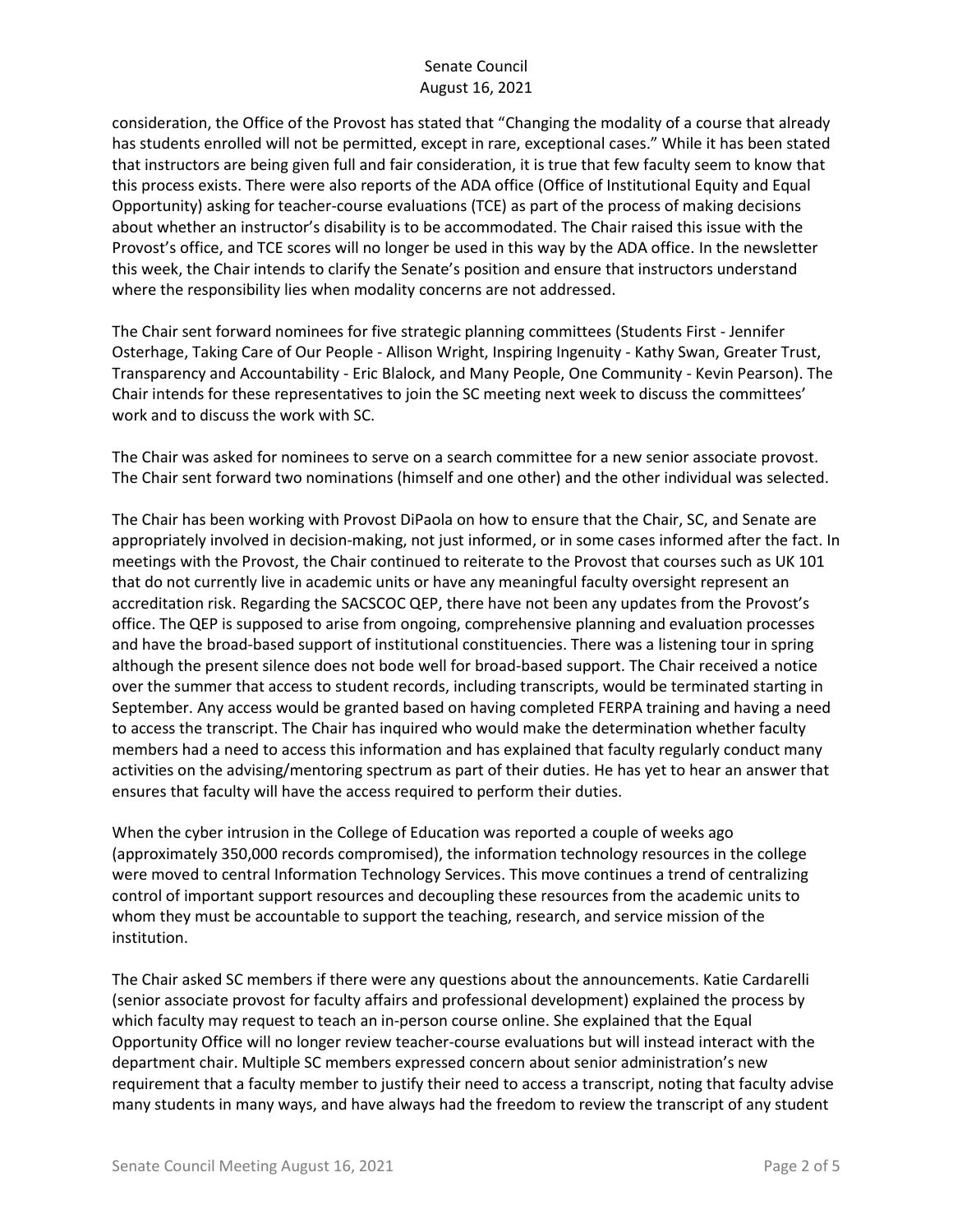who comes to them for guidance. The Chair noted that he had asked who will decide whether a faculty member has access to a student's transcript and the grounds on which a request would be approved or denied, but he had not received any answers.

SC members also expressed concern about the perception that faculty who wished to change their course modality would be prohibited from doing so. Blonder expressed concern that if universally accessed support systems close again, many faculty would be unable to teach in person. The Chair noted that faculty have traditionally been able to shift a course online briefly (being away for a conference, emergency childcare issue, etc.). In response to a question from Grossman, the Chair noted that for official purposes, the University recognized that a course could be taught up to 50% online and still be categorized as being in-person. Grossman then stated that faculty have always had the ability to move a course's modality for brief periods, so if there was a concern about a positive COVID test and the need to quarantine, faculty were well within their rights to teach online for short periods to accommodate any challenges, including COVID-related issues. Provost DiPaola cautioned SC members that the University wants the Fall 2021 semester to look as much as possible like a pre-pandemic semester. Any informal, brief modality changes should be similar to practices before the pandemic. Hawse stated that students would be amenable to temporary shifts in course modalities if those shifts ultimately help ensure a robust residential experience. There were additional comments, including sentiments that as employees of the University, faculty should receive the same health and safety considerations as students.

### 2. Provost Bob DiPaola

Interim Provost Bob DiPaola commented on a variety of topics, including the strategic planning process, UK's COVID guidelines for campus, the search committee for a new senior associate provost, and START team activities.

Provost DiPaola then asked SC members to consider changes to the SC-approved statement on diversity, equity, and inclusion. He explained that Legal Counsel had suggested some changes, in part to ensure that the official entity to whom complaints are submitted (Office of Institutional Equity and Equal Opportunity) is clear in the passage.

The Chair acknowledged that the Provost had asked earlier in the day if the SC could review the language and noted that SC had the freedom to review the language now, or at the next meeting. Swanson **moved** to approve the proposed revisions to the DEI language and Grossman **seconded.** Collett asked about the rationale for removing references to college diversity officers and Bias Incident Support Services. Provost DiPaola said that it was his understanding that Legal Counsel thought it was necessary to change the language to ensure all students know which office to contact in the case of a concern.

A **vote** was taken and the motion **passed** with none opposed and one abstained.

After the Provost suggested forwarding some information to a particular SC member, the Chair noted that such information should be shared with him, so he could distribute it to all members.

#### 3. GRE Waivers for Graduate Programs for 2021-22

Martha Peterson (acting associate provost for graduate and professional education and acting dean of the Graduate School) explained the request. Grossman **moved** that the SC waive for one year, on behalf of the Senate, the Senate Rule on GREs to allow the Graduate Council to delegate to the Graduate School dean the ability to approve program faculty requests to drop the GRE for admissions for the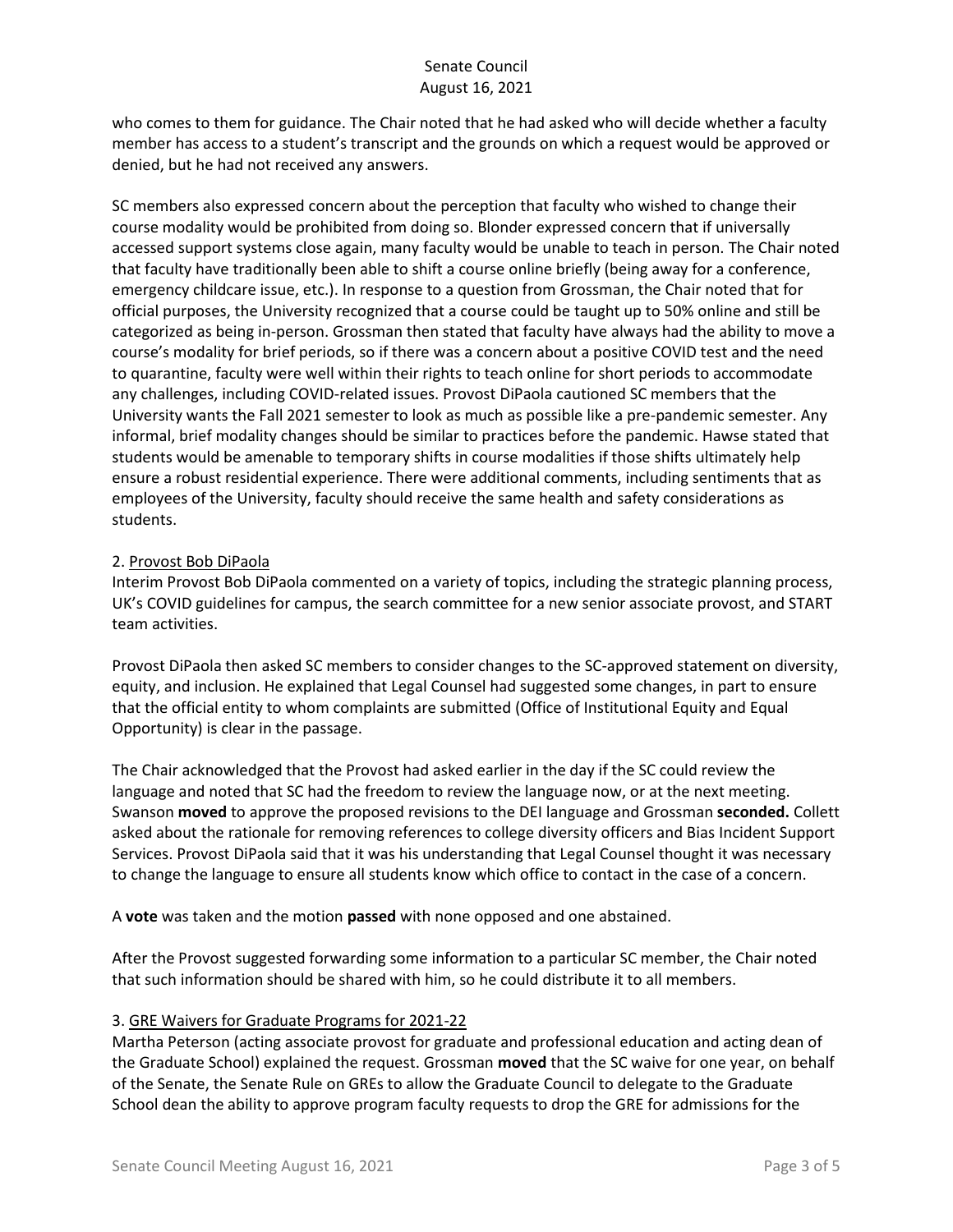upcoming admissions cycle [enrolling in Fall 2022] for COVID-related reasons. Hawse **seconded**. After brief discussion, a **vote** was taken and the motion **passed** with none opposed or abstained.

There were a few brief comments about the use of the GRE in general and whether scores are predictive of academic success. The Chair commented that if the Graduate Council desired, it could submit a proposal to change graduate admissions overall, to remove the GRE requirement.

### 4. Committee Nominee

a. Summative Review of College of Public Health Dean Donna Arnett

SC members discussed possible nominees. There was general consensus regarding the three names that were discussed.

Due to some scheduling concerns, the Chair suggested moving forward to the COVID update and there were no objections.

### 8. COVID-19 Fall 2021 Update - DeShana Collett, Leslie Vincent, Shannon Oltmann

Collett explained that their group was not provided with opportunities to deliberate on what information should be included in the Fall Playbook, but they were asked for input on how the information was presented. She noted that there were many good discussions and that a few times someone needed to go back and verify that language in the Fall Playbook was consistent with *Senate Rules.*

Vincent added that there was a lot of discussion to clarify things and describe what was meant. She said that many meetings towards the end pertained to excused absences and the Senate's 20% rule. The issue of masking was a hot topic until the University mandated masks indoors, although the conversation then shifted to how to execute that requirement in the classroom. Vincent said that it was a very productive group and she appreciated the dialogue. A lot of different perspectives were shared, which was necessary for creating an effective document.

Oltmann concurred with Collett's and Vincent's comments. She noted that it was interesting that the committee had no power to change policy, but rather was asked to decide how policies would be implemented or describe. She added that the three faculty representatives probably spoke more than the others in representing the concerns of their respective constituencies; Oltmann appreciated the robust discussions.

# 5. Naming of Second Reinstatement Committee

The Chair explained the Second Reinstatement Committee and described the typical composition (chair, vice chair, and SGA president). Grossman **moved** to compose the Second Reinstatement Committee in the same way for 2021-22 and Vincent **seconded**. Those named were all present to agree to the appointment and there were no objections, so the Chair indicated that the composition was **approved** by **unanimous consent**.

### 6. Appointment of University Senate Parliamentarian

The Chair explained that the most recent parliamentarian was elected to serve in the Senate, making it more difficult to serve as both a senator and a parliamentarian. SC members offered suggestions and he indicated he would put the item back on the agenda for the next SC meeting as Old Business.

### 7. Excused Absences Due to Quarantine